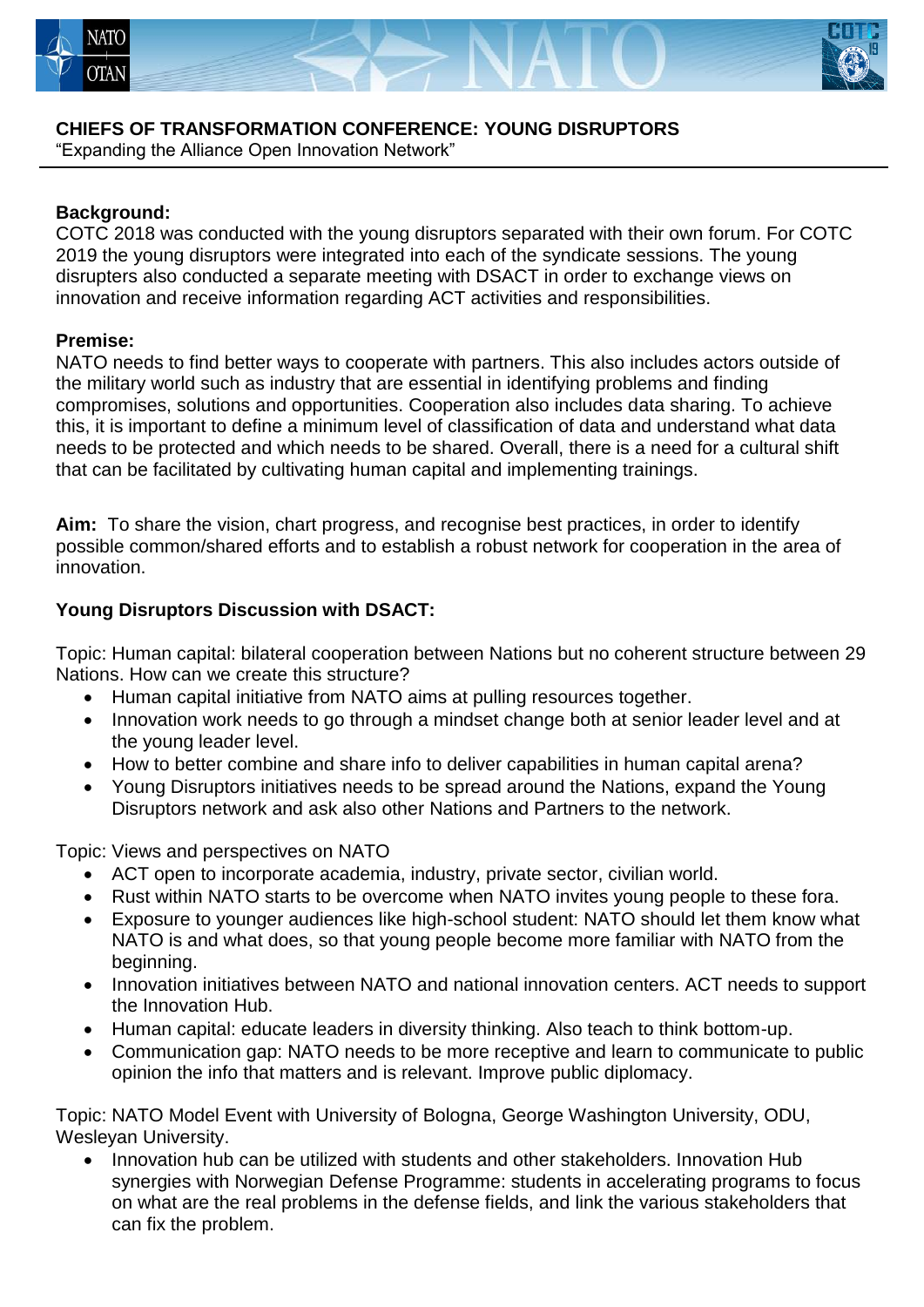



Topic: There seems to be lack of awareness of what NATO is and does even within the military.

 Need to integrate younger officers more into the decision-making process to avoid indoctrination.

Proposal: create exchange programs between national militaries to experience other national military environments.

 This stays at national level but NATO should be the sponsor of this program and the initiative should come from NATO itself. This also allows to have a mix of Nations and interaction between different cultures, and also to discover that Nations have common problems and common solutions (e.g. logistics could be coordinated at international level so that Nations can pool resources together).

Topic: Need to promote more what whole NATO structure is doing (e.g. NATO ACT is not well known around among public opinion).

Topic: Next priority ACT: NWCC in next 20 years.

 Is a living document that reacts to changes in technology and geopolitics. Assumptions change over time, so the document will be regularly updated. Part of document will be classified and part of it unclassified and releasable.

## **Young Disruptor Main Points:**

- The divide between the military and civilian mind set still very visible and tangible. Need to get the two worlds closer together.
- Finding ways to share data with key stakeholders is essential to enhance cooperation.
- Innovation can be more effective if it develops a culture that is accepting of failure.

## **Young Disruptors Closing Conclusions**

- Foster a culture of innovation through building a platform where Nations could share best practices and experiences
- NATO must make it easier for end users to access people and resources to help them solve the needs and requirements
- NATO must encourage the use of standards and common definitions across all member nations
- NATO must use creative technologies, such as games, to attract non-traditional people and expertise in order to harness different perspectives in solving problems, i.e. Sims + **Overwatch**
- NATO must facilitate more exchanges with junior officers so that the junior officers- the next generation of leaders- can build their own capabilities
- NATO must be better at strategic communications and clearer narratives with various groups